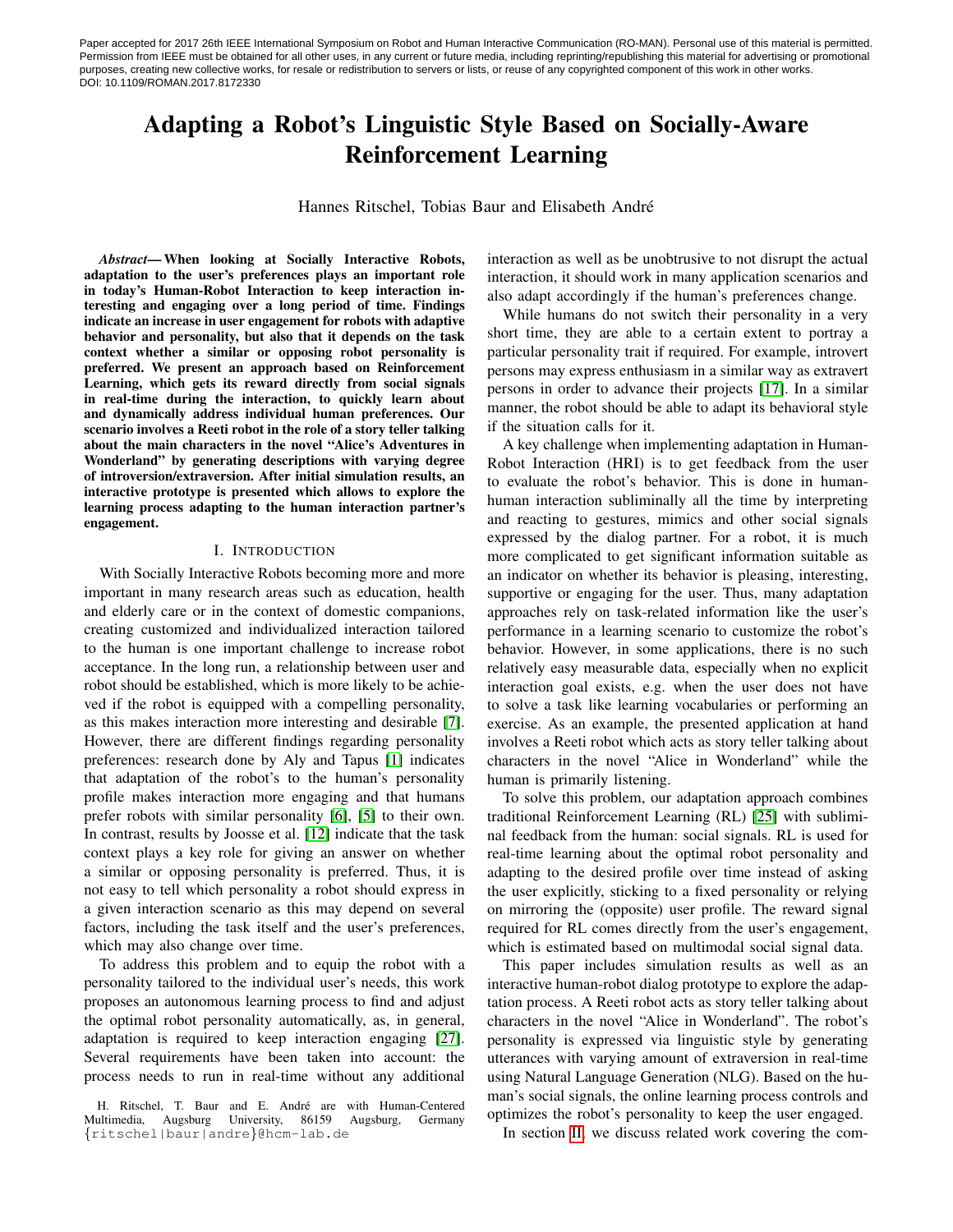bination of social signals or rather personality and RL for adaptation in the context of HRI. Section [III](#page-2-0) explains how the learning process works and how the RL task is modeled, as well as initial simulation results. Subsequently, section [IV](#page-3-0) presents details on the prototype including sensing user engagement and NLG.

## II. RELATED WORK

<span id="page-1-0"></span>In HRI, adaptation<sup>[1](#page-1-1)</sup> may tackle different goals and address varying aspects of an interaction, for example learning longterm adaptation with focus on empathic supportive strategies [\[16\]](#page-6-8) or affective behavior of a tutoring robot [\[11\]](#page-6-9), adapting personality in the assistive domain for post-stroke users [\[28\]](#page-6-10) or children with autism [\[18\]](#page-6-11), where the system also has to be able to deal with the user's disabilities. While RL is often used as a learning framework, research that incorporates human social signals in the learning process, e.g. as a reward signal, is scarce. In this section, related work using RL in combination with social signals as well as adaptation of personality is discussed.

Liu et al. [\[18\]](#page-6-11) use RL in the context of a basketball game for children with autism spectrum disorder. They adapt the robot's behavior to the child's affective state. To this end, the predicted liking level of the robot's behavior, which is estimated based on physiological signals, is used as a reward function. QV-Learning [\[31\]](#page-6-12) was selected for RL.

Ferreira and Lefèvre [\[9\]](#page-6-13) promote the concept of socially inspired rewards for online RL in a robot Dialog Management scenario. They suggest the use of human behavior cues as an additional reward signal at each dialog turn to speed up the policy optimization process and to enable adaptation to different users. This shaping reward, which is based on user appraisal, is added to the environment reward. In consequence, the reward signal is a combination of task-related data and human social signals. Throughout their experiments, the authors do not use real social signals, but a five-star rating bar on the user interface as workaround. Kalman temporal differences [\[10\]](#page-6-14) is used for RL.

Leite et al. [\[16\]](#page-6-8) use RL in the context of a chess companion for children which adapts its behavior to maximize the child's positive valence. The iCat robot learns the most effective empathic response depending on the child's affective state, which is determined by considering affective cues (smile, gaze) and task-related features (game evolution, chess board configuration from the child's perspective). This data allows to estimate the probability of positive feeling after and before employing different supportive strategies. The difference of those probabilities serves as reward for learning. Similar to Ferreira et al. [\[9\]](#page-6-13), reward is a combination of task-related information as well as human social signals. The learning algorithm is based on n-armed bandit problems [\[25\]](#page-6-7).

While the research discussed above defines rewards as a combination of perceptible behavioral cues and task-related information, there are also RL approaches that compute rewards on the basis of perceptible behavioral cues alone. The later approaches are in particular suitable for applications in which humans communicate with robots just for the sake of interaction without a specific task in mind.

Gordon et al. [\[11\]](#page-6-9) use RL in a student tutoring scenario with a smartphone and the Tega robot to maximize longterm learning gains. They estimate a child's valence and engagement based on facial expressions. Similar to Leite et al. [\[16\]](#page-6-8), Gordon et al. do not use posture or gesture information. The state space includes the affective state of the child (discretized valence and engagement) as well as taskrelated information (whether the child interacted within the last 5 seconds and whether the last response was correct), while reward is based on child's valence and engagement only. By learning the robot's verbal and non-verbal behavior, the affective policy of the robot is personalized to the child. Traditional SARSA algorithm [\[23\]](#page-6-16) is used for RL.

Barraquand and Crowley [\[3\]](#page-6-17) learn appropriate behavior (politeness) depending on the current social situation. They rely on tactile feedback for reward and punishment, which can be triggered by caressing or tapping the AIBO robot's head or back. Classical Q-Learning [\[25\]](#page-6-7), as well as multiple modifications, are used as learning algorithms.

Kim and Scassellati [\[13\]](#page-6-18) use prosodic feedback to teach their Nico robot social waving behavior. The estimated prosodic affect is used as reward signal (approving or disapproving). Q-Learning is used to learn the optimal amplitude and frequency during waving of the elbow.

Mitsunaga et al. [\[22\]](#page-6-19) realize adaptation of the Robovie-II robot's behavior to individual preferences in terms of interaction distance, gaze meeting, motion speed and timing. Their reward function is based on small discomfort signals from the human interaction partner, which are measured by the human's amount of movement and time spent gazing at the robot. Overall goal of the learning process is to minimize the user's discomfort. Mitsunaga et al. use the Policy Gradient Reinforcement Learning (PGRL) [\[15\]](#page-6-20) algorithm.

Tapus et al. [\[28\]](#page-6-10) use RL for behavior adaptation of an assistive therapist robot to the human's preferences. The robot's personality is expressed in terms of extraversion/introversion through vocal content and para-verbal cues. The authors use PGRL to manipulate movement speed, interaction distance and therapy style of the robot. Reward is calculated depending on the exercises performed throughout a time span, they do not take social signals into account.

To our best knowledge, the only work using RL to *learn* personality of a social robot is the one from Tapus et al. [\[28\]](#page-6-10), where reward is calculated based on task-related information. However, the natural language utterances matching a particular personality style of the user have not been automatically generated in real time. We are not aware of any work that dynamically adapts linguistic style of a robot's automatically generated spoken utterances solely based on social signals that are interpreted as a reward.

<span id="page-1-1"></span><sup>&</sup>lt;sup>1</sup> Adaptation does not necessarily involve learning: there is research using robots in combination with social signals and/or biosignal information (such as in [\[26\]](#page-6-15)) where the robot reacts (e.g. with a supportive reaction) to human behavior (e.g. a drop in user engagement) but does not learn its own behavior (e.g. which of the possible reactions is the best for the particular interaction partner). For the scope of this paper, we focus on work incorporating both adaptation *and* learning for personalization purposes.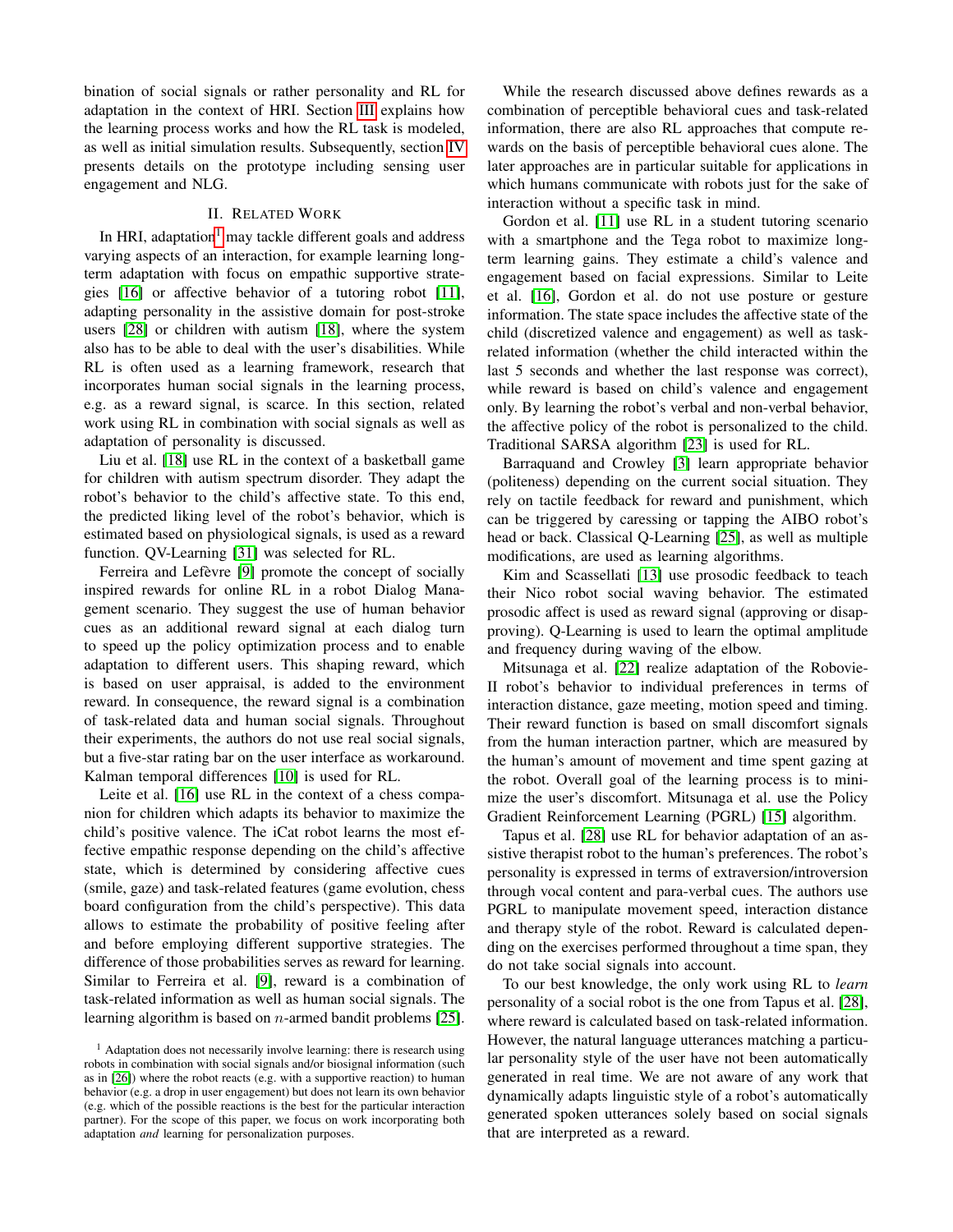Our contribution explores and implements the concept of reward based on social signals for real-time adaptation and personalization in application scenarios with hardly any measurable task-related information suitable as reward. In our prototype, we rely on user engagement, which is estimated by multimodal input including gesture and posture.

## III. ADAPTATION PROCESS AND SIMULATION

<span id="page-2-0"></span>There are five main requirements for our adaptation process: 1. real-time (run in parallel to the interaction, no waiting until the end to fill out a questionnaire, etc.) 2. no additional user interaction (e.g. rating current user experience) 3. unobtrusiveness (human user should not notice the existence of an adaptation process at all) 4. task-independence (should not rely on information dependent on the task) 5. reaction to changes in human's preferences over time.

We address the last requirement by using RL as a machine learning framework (see below) and the first four by making use of social signals for our adaptation approach. This data occurs in real-time during interaction anyways, which allows for adaptation without any extra effort which would interrupt the current task. Another important fact is that social signals are independent of the task. In their studies, Joosse et al. found out that it may depend on the task context whether a similar or opposing personality is preferred [\[12\]](#page-6-4). Since we do not know which personality profile is appropriate in a new application scenario without more ado, we do not stick to one personality but let the robot find out on its own. Our learning approach tries to maximize user engagement, which is applicable to many human-robot scenarios.

Inspired by the ARIA-VALUSPA project [\[29\]](#page-6-21), we developed a dialog scenario with a Reeti robot as interaction partner that is able to hold a prolonged dialog with the user about the novel "Alice in Wonderland" by Lewis Caroll. Figure [1](#page-2-1) illustrates the application: the robot presents facts about the main characters to the human user. Its personality is manipulated during interaction to find out whether the user prefers an introvert or extravert robot. For this purpose, descriptions are not predefined but generated by a NLG module at runtime: facts from the book context are transformed into utterances with varying amount of extraversion, one of the "Big Five" [\[20\]](#page-6-22) personality dimensions. In parallel, social signals from the user are captured and analyzed with the Social Signals Interpretation (SSI) framework, which estimates current user engagement based on gesture, posture and video information. Changes in user engagement serve as reward signal for a RL process which optimizes the robot's personality to keep the user engaged.

RL is our algorithmic method of choice for learning about and adapting to the human user's personality preferences. This is due to two facts: first, RL is able to react to and learn about changes in human's preferences. Second, when relying on social signals, we have to handle different kinds of noise. The sensing hardware itself is subject to physical restrictions which limit the signals which can be perceived. Moreover, the interpretation process of sensed data can only be an approximation of the real user's engagement. Finally, the

<span id="page-2-1"></span>

Fig. 1: Adaptation process.

human's reaction to the personality expressed by the robot may vary from time to time as preferences may change, too. By using RL, which is an unsupervised learning approach, the robot is able to cope with this kinds of uncertainty. It is independent of instructive feedback since it explores the scenario autonomously based on trial and error.

## *A. Problem definition*

From the perspective of the RL robot, goal of the adaptation approach is to maximize user engagement. User engagement at time t is defined as  $E_t$ .  $E_t > 0$  indicates that the user is engaged,  $E_t < 0$  that he or she is not happy with the interaction. Another important measurement is the change of user engagement between two sequent points in time  $t-1$  and  $t$ , which is defined as  $\Delta E_t = E_t - E_{t-1}$ . This value indicates by which the amount of engagement changed during presentation of the last description. We expect an increase in engagement, i.e.  $\Delta E_t > 0$ , when the description was generated with a level of extraversion that is close to the user's actual preferences, and a decrease otherwise.

The robot's extraversion is defined as  $X$ , a value discretized in the integer interval  $[-2, +2]$ , which can be interpreted as *very introvert*, *introvert*, *neutral*, *extravert* and *very extravert*. X influences NLG parameters which cause the robot's utterances to be generated more introvert or extravert.

*1) State space:* The state space is kept as small as possible to realize quick exploration and adaptation. It is build up by two dimensions: estimated user engagement as well as the robot's current extraversion  $X$ , both integer values in the interval  $[-2, +2]$ . This allows the adaptation process to learn about the relationship between the robot's expressed personality and the user's engagement.

*2) Action space:* Since we concentrate on the extraversion/introversion dimension of the robot's personality, there are three actions to control the robot's personality:  $X$  can be increased or decreased by one or remain untouched. This limitation has two important advantages: 1. it prevents the robot from changing  $X$  too fast, which would cause generation of very diverging descriptions in terms of linguistic style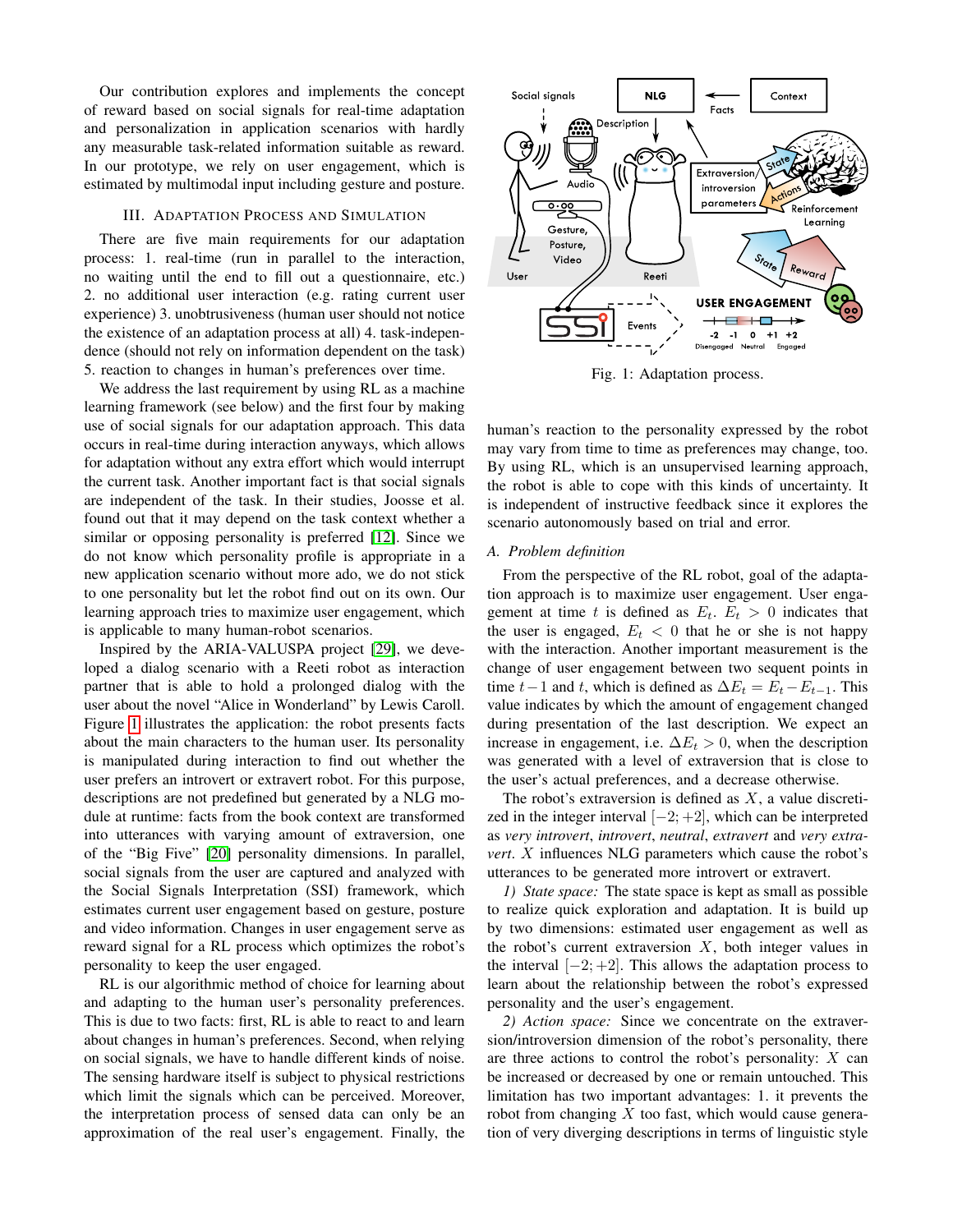<span id="page-3-1"></span>

Fig. 2: Initial Q-Learning results.

within a very short time 2. it allows for faster learning since there are only three instead of five actions (when extraversion could be set to a specific value).

*3) Reward:* The reward signal for the adaptation approach is derived directly from social signals. It is defined as the change in user engagement  $\Delta E_t$  mentioned above. If  $\Delta E_t$  is greater than zero, engagement increased during presentation of the last description. Values smaller than zero indicate that engagement decreased, which means that the robot gets punished. The user's choice when accepting or rejecting a character suggestion does not influence the learning process at all, reward is based on user engagement exclusively.

## *B. Experiments*

We conducted initial experiments based on Q-Learning with  $\epsilon$ -greedy exploration to simulate the learning process. We use exploration rate  $\epsilon = 0.2$  (high enough for handling noise) and learning rate  $\alpha = 0.5$  (low enough to not eliminate all previous knowledge in case of noise). The simulated user's engagement increases when the robot's personality matches the actual preferences and decreases otherwise. Since such a deterministic user behavior is far from being realistic, noise simulates random changes in user engagement as well as deviations of the sensed from the real  $E_t$  value in each learning step. For  $\Delta E_t = 0$ , the robot gets a small reward +0.5 for preventing a decrease of engagement.

Figure [2](#page-3-1) plots the averaged reward for every simulation step over 30 trials. Each trial corresponds to one unique user interacting with the robot over 30 time steps. In each trial, the robot presents 30 descriptions (30 learning steps) to a simulated user. At the beginning of each trial, the robot starts with neutral extraversion  $(X = 0)$  and an empty Q-Learning table (non-episodic learning task). The simulated user's personality preferences are initialzed randomly for each trial. To evaluate how much time is needed to adapt to preference changes algorithmically, user preferences always change at time step 15 and 26 during the experiments to a random value. This represents a worst case scenario as we expect preference changes to occur gradually over time in real experiments. However, it shows the agent's ability to adapt to the new preferences after a temporary performance loss. The initial random seed is the same for each noise probability experiment (the black line only averages over the 30 trials with no noise at all, the blue one over those with 10 percent probability, etc.).

<span id="page-3-2"></span>

Fig. 3: Prototype scenario.

Without noise, learning is obviously quite robust. The average reward approaches 0.5: when the robot's extraversion level X equals to the user's preference, it learns not to change X anymore. Negative rewards can be attributed to exploration. Increasing noise leads to negative rewards occuring more frequently. Even if the graph looks noisy at first glance, it is important to notice that the averaged reward rarely falls below zero and is positive nearly all the time as long as there is not too much noise.

## IV. PROTOTYPE

<span id="page-3-0"></span>We built a live interaction prototype for the storytelling application to test the learning approach with real users. Both human user and robot sit opposite to each other (see figure [3\)](#page-3-2). In the beginning, when the user greets the robot, it presents itself and suggests different characters to talk about. The user accepts or declines the character by speech commands and listens to the presented descriptions (see section [IV-C\)](#page-4-0). As soon as there is no new information left about a character, the robot suggests another character to continue.

During interaction, the user is captured with a Microsoft Kinect 2 sensor to process the user's social signals with the SSI framework (see section [IV-B\)](#page-4-1). RL is identical to the simulation with one exception: reward is calculated based on the non-discretized floating point difference  $\Delta E_t$ , resulting in a more precise reward based on real social signals.

#### *A. Dialog Scenario*

Figure [4](#page-4-2) illustrates the interaction between human user and robot. Reeti suggests a character (e.g. "Shall I tell you something about the white rabbit?") and waits for a response. This process is repeated until the user accepts a character. Then, from the perspective of the adaptation process, a new time step t begins. User engagement  $E_{t-1}$  at the time just before talking about the character is stored and the extraversion X is set by the RL process  $(X = 0$  for  $t = 0)$ . As soon as the NLG module is finished with generating a description according to  $X$ , the robot becomes active and presents the description. In the meantime, social signals are continuously interpreted to estimate user engagement. When the robot stops speaking, new user engagement  $E_t$  is used to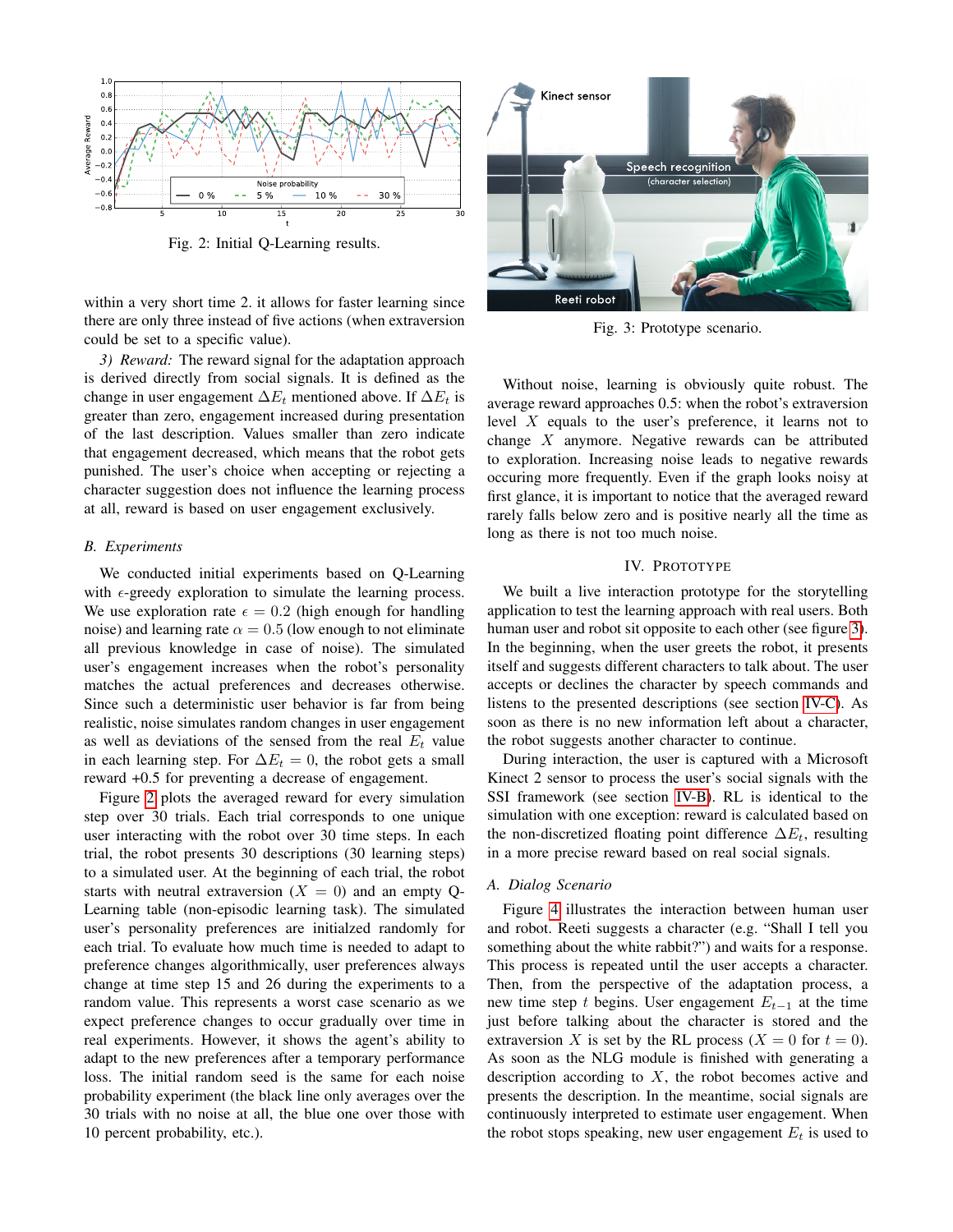<span id="page-4-2"></span>

<span id="page-4-3"></span>Fig. 5: Simplified Bayesian Network for user engagement.

Engagement

calculate the reward  $\Delta E_t = E_t - E_{t-1}$ . Afterwards, the next time step  $t+1$  begins. Descriptions for the selected character are generated as long as there is new information about it. Otherwise, the robot asks again in which of the remaining characters the user is interested.

In the context of RL, one time step corresponds to the presentation of one description, which takes several seconds depending on the utterance length. Therefore, the learning problem had to be formulated in such a way that it is possible to learn quickly and with limited experience to guarantee an acceptable user experience. Moreover, the robot's personality cannot deviate too much from the one in the last time step as extraversion can increase or decrease only by one. A change from maximum introvert to maximum extravert would require at least four time steps.

#### <span id="page-4-1"></span>*B. Estimating user engagement*

For HRI, social signals play a key role. Sensing and processing the user's social cues is an essential part of the presented adaptation process and prototype. A Microsoft Kinect 2 sensor is used to capture the human user's movements in combination with the SSI framework [\[30\]](#page-6-23) which processes and interprets the data in real-time. To calculate  $\Delta E_t$  as reward signal for RL, we interpret the user's behaviors and derive the current engagement value  $E_t$ .

As suggested in [\[4\]](#page-6-24) user's engagement  $E_t$  is estimated based on a Dynamic Bayesian Network (BN), a directed, acyclic graph with nodes representing variables and edges describing conditional probabilities [\[24\]](#page-6-25). Moreover, in Dynamic BNs temporal dependencies between the current state of variables and their earlier states can be modelled. Figure [5](#page-4-3) shows an abstraction of a simplified BN for *Engagement*.

Each of the observed nodes contains two discrete states, *Present* and *Absent*. Based on the oberservations in these nodes, the probability of the values *Present* and *Absent* for the final node *Engagement* can be inferred. The network further contains "hidden" values that may not be directly

<span id="page-4-4"></span>

Fig. 6: An engaged and disengaged user interacting with the Reeti robot.

observed, but have to be inferred from observable variables. As an example, the likelihood that the variable *Interested Headpose* has the value *Present* is high if the value for the variable *Head Tilt* tends towards *Present* and the value for the variable *Look Away* would be close to *Absent*. The evidences for these values are constantly updated in realtime. For example, the probability that the variable *Arms Crossed* has the value *Present* is high if the corresponding social cue has been recognized with high confidence.

Cues that are considered relevant in our scenario are for example head tilt and orientation, which indicate whether the user is interested in the current interaction. The openness of the body is determined by the arm posture (opened or closed/crossed).  $E_t$  increases or decreases depending on gesture and posture. Figure [6](#page-4-4) shows a user applying engaged and disengaged nonverbal behavior towards the robot. A user who leans himself forward is interpreted as more engaged as when he or she is leaned back. Further the amount of conversational regulators [\[8\]](#page-6-26), such as back-channels indicate a high amount of engagement.

The BNs used in our system have been modeled with  $GeVMe<sup>2</sup>$  $GeVMe<sup>2</sup>$  $GeVMe<sup>2</sup>$ . The probablities of the variables in the network were learned based on the  $NoXi<sup>3</sup>$  $NoXi<sup>3</sup>$  $NoXi<sup>3</sup>$  corpus, which includes interactions of experts and novices about a certain topic, including Audio, Video and Kinect 2 depth streams.

Based on the value calculated by the BN, which is sent every 200 ms from SSI to the RL component, we further use a moving average with a five seconds window to smooth the estimated value. This allows us to calculate the user's engagement  $E_t$  in real time for each point in time t.

#### <span id="page-4-0"></span>*C. Generating descriptions*

The NLG module is responsible for producing natural utterances for the robot that reflect a particular linguistic style in order to maximize user engagement. Previous studies have shown that user engagement is strongly influenced by an agent's personality. In addition, studies by Woods et al. [\[32\]](#page-6-27) revealed that the extraversion personality trait plays an important role when users evaluate a robot's personality and assess to what extent it matches their own personality.

```
2http://genie.sis.pitt.edu/
3http://noxi.aria-agent.eu
```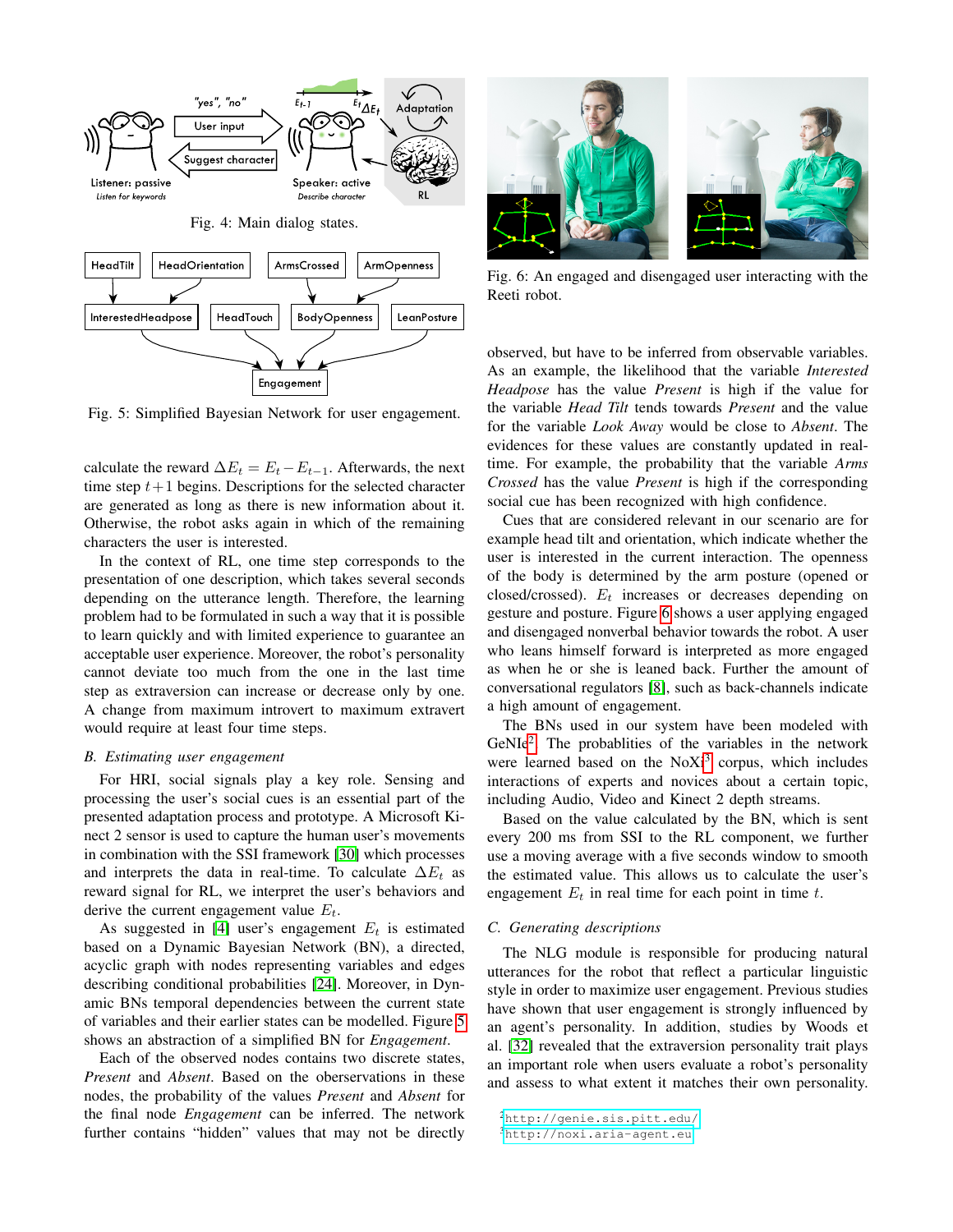<span id="page-5-0"></span>

Fig. 7: Examples of generated descriptions.

Motivated by these studies, we decided to focus on extraversion as a personality trait and to adapt linguistic style to the amount of extraversion  $X$ , which is set by the RL module in each learning step. Information about the main characters is stored as facts and transformed into utterances in real-time. After presenting the generated description via the robot's Text-To-Speech (TTS) system, the RL approach manipulates X again and a new description is generated.

We use an approach inspired by PERSONAGE [\[19\]](#page-6-28), a pipelined NLG system which realizes linguistic variation by applying different parameters in different stages of generation. Before generating a description, we set these parameters depending on  $X$  in order to generate utterances with a varying degree of extraversion (see below).

Figure [7](#page-5-0) shows sample descriptions for maximum introvert, neutral and maximum extravert personality. One obvious difference between them is utterance length. This is mainly due to the content plan, which represents the basic structure of information. High extraversion implies high verbosity: a larger number of propositions (i.e. facts to present about the character) within one utterance is presented. Moreover, an introvert robot tends to use few positive emotion words and weakens positive content ("somewhat imaginative"), while an extravert robot employs many positive emotion words ("loving", "affectionate") and repeats itself ("imaginative"). Another characteristic of extraversion is the use of acknowledgments ("I see"), tag questions ("isn't she?") in-group markers ("buddy") and expletives ("damn"). Stuttering ("Al-Al-Alice") and using softener hedges ("somewhat") is typical for introvert utterances.

These are only a few personality-specific linguistic style features out of those we implemented. We refer to [\[19\]](#page-6-28) for a complete set of parameters and details on how they map to extraversion or introversion. Finally, we use *SimpleNLG*[4](#page-5-1) as surface realizer to convert the syntactical structure into a natural language utterance.

Parameters are set with some variation: the robot's extraversion X does not set or activate parameters directly, but increases or decreases their probability. Thus, we prevent the NLG module from using the same parameters for each description given a certain  $X$ , which would cause utterances to be stylistically too similar as long as the robot's personality does not change.

## V. DISCUSSION

First experiments with the prototype enabled us to explore the time required for adaptation. The current knowledge base allows for an interaction time of roughly three minutes for describing Alice, the White Rabbit and the Queen of Hearts. During this time, the amount of learning steps depends on the robot's extraversion (an extravert robot presents more facts within one generated utterance). Thus, an introvert robot can learn quicker than an extravert because it will receive more rewards in the same time. When generating introvert (extravert) descriptions, roughly 30 (10) utterances are generated.

During this time, the robot learns very quickly because pronouncing the generated utterances only takes seconds. Whether three minutes are sufficient to explore the whole state space depends on the user and its expressivity in terms of showing and changing engagement. Since the learning algorithm only explores in 20 percent of its interactions and user engagement does not change extremely fast within this amount of time, we expect that more content is needed in real experiments to explore the complete state space. Moreover, the best point in time when to measure user engagement has to be investigated as changes may not occur immediately after the robot adjusts its amount of extraversion.

For our RL approach, we do not expect to converge to an optimal policy for every user. Several constellations are imaginable where convergence cannot happen. First of all, the human's actual preferences may change over time and with it the optimal policy, too. But especially the fact that RL is able to observe and react to these changes in its environment via exploration is essential for adaptation and explicitly desired. Moreover, depending on the application scenario, it may be counterproductive to excessively employ the same kind of linguistic style features since this could annoy the user, too. For example, an extravert robot using expletives could re-establish user engagement, but when using them too frequently, it may cause the opposite effect.

In scenarios with measurable information, a combination of both task-related and social feedback will probably be the most efficient and robust option of tuning a robot's behavior. However, there are robots that mainly serve to engage people in social interactions without pursuing a particular taskoriented goal, such as getting the user follow an advise. Furthermore, in some cases, it might take too long to wait until some achievements, such as progress in learning or rehabilitation, can be measured. That is the robot has to adapt its behavior dynamically while communicating with the user taking continuously provided user feedback into account. Finally, users might not be willing to take the effort to provide the robot permanently with explicit feedback. As Amershi et al. [\[2\]](#page-6-29) pointed out users are not willing to "serve as an oracle" in order to teach the robot how to perform specific tasks. When engaging in a social dialog with a robot, providing oracle-like feedback to the robot might feel in particular unnatural. In such cases, falling back to social signal data seems to be a serious opportunity.

<span id="page-5-1"></span><sup>4</sup><https://github.com/simplenlg/simplenlg>